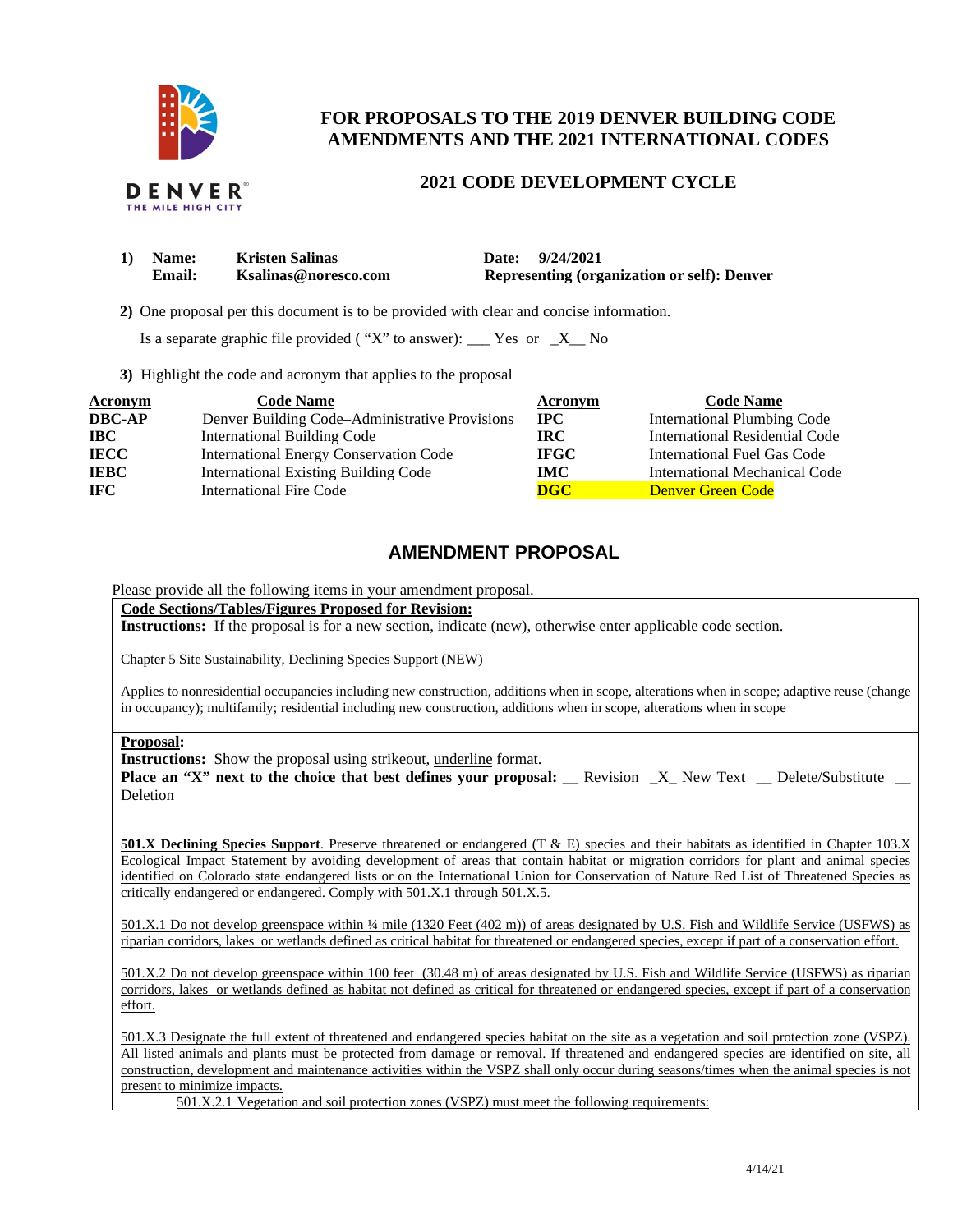- a. Construction impacts from overall site development shall not decrease the capacity of the VSPZ to support the desired vegetation or wildlife habitat. For example, construction activities outside of the VSPZ should not change drainage patterns and microclimate effects within the VSPZ.
- b. VSPZ shall be protected with a fence or other physical barrier that cannot be easily moved (wildlife-permeable barrier, if appropriate) that protects the zone during construction from equipment parking and traffic, storage of materials, and other construction activities.
- c. Educate all construction and maintenance personnel about the locations and protective measures of the VSPZ. In construction documents, outline educational measures to be administered to contractor
- d. <u>VSPZ can encompass one plant or can include several plants in a group. VSPZ boundaries for trees shall extend out from</u> the trunk, to a distance of 2 feet radius (measured at ground level) per inch of diameter at 4 ½ feet high or the full lateral extent of the actual root system as determined by ground-penetrating radar. VSPZ boundaries for shrubs shall extend out from the stem to twice the radius of the shrub. VSPZ boundaries for herbaceous vegetation shall extend to encompass the diameter of the plant.
- e. No more than 10 percent of the total area of the VSPZ can contain development. Only minimal impact site development is allowed within the VSPZ.

501.X.4 Develop a plan for site maintenance that defines the process avoiding impacts during site maintenance to threatened and endangered species and their habitats. The plan shall include the coordination and collaboration with State wildlife agency and City agency to exchange information and acquire expertise in determining potential impacts to species of concern, and threatened or endangered animal and plant species. Restoration activities may occur within this zone to increase the quality of the habitat.

501.X.5 Pollinator Support. Select landscaping that supports pollinator diversity and health for 75% of plantings.

501.X.5.1 Plant native and adapted species that flower at different times of year and plant in clumps rather than single plants in accordance with section 501.3.3.4.

501.X.5.2 Avoid pesticide use in compliance with 501.X.X Exterior Applied Chemical Management

## **Supporting Information:**

All proposals must include a written explanation and justification as to how they address physical, environmental, and/or customary characteristics that are specific to the City and County of Denver. The following questions must be answered for a proposal to be considered.

Purpose: What does your proposal achieve?

This proposal takes action to protect species that are identified to be in decline in Denver. When species become extinct in a complex ecosystem that has developed over time, the ecosystem can fall out of balance and lead to collapse of the system. This can have a domino effect that destabilizes ecosystem health regionally

Reason: Why is your proposal necessary?

Species identified as endangered or species of concern, are known to inhabit areas in Denver, and areas designated by U.S. Fish and Wildlife Service (USFWS) and Colorado Parks and Wildlife (CPW) as riparian corridors, lakes and wetlands are some of the most biologically productive natural ecosystems in the world and are considered to have high ecological and societal value. Per Vicki Vargas-Madrid of Denver Parks and Recreation, "They provide essential habitat for Denver's urban wildlife, serving as feeding grounds, movement corridors, and shelter for resting and rearing young. In addition to supporting biodiverse wildlife and native plant communities, these resources also improve water and air quality, reduce the heat island effect, and support the mental and physical wellbeing of our residents."

Substantiation: Why is your proposal valid? (i.e. technical justification) The proposed language uses established standards by the Sustainable Sites Initiative as well as guidelines from the Fish and Wildlife Service, Colorado Parks & Wildlife (CPW), and National Audubon to preserve areas of endangered and valuable habitats and encourage improvement of habitats on developed sites.

**Bibliography and Access to Materials** (as needed when substantiating material is associated with the amendment proposal):

Fish and Wildlife Service Pollinators:<https://www.fws.gov/pollinators/pollinatorpages/yourhelp.html> National Wildlife Federation 10 Ways to Save Pollinators[: https://blog.nwf.org/2021/06/10-ways-to-save-pollinators/](https://blog.nwf.org/2021/06/10-ways-to-save-pollinators/)  Colorado Parks and Wildlife[: https://cpw.state.co.us/Documents/CNAP/RevegetationGuide.pdf#search=riparian%20management](https://cpw.state.co.us/Documents/CNAP/RevegetationGuide.pdf#search=riparian%20management) National Wildlife Federation. [https://www.nwf.org/Magazines/National-Wildlife/2013/AprilMay/Gardening/Bird-Friendly-Urban-](https://www.nwf.org/Magazines/National-Wildlife/2013/AprilMay/Gardening/Bird-Friendly-Urban-Landscapes)[Landscapes;](https://www.nwf.org/Magazines/National-Wildlife/2013/AprilMay/Gardening/Bird-Friendly-Urban-Landscapes)<https://www.nwf.org/Garden-for-Wildlife/Wildlife> National Audubon:<https://www.audubon.org/lights-out-program>

USDA-NRCS - [https://conservationwebinars.net/webinars/environmental-evaluation-series-planning-for-floodplain-and-riparian-area](https://conservationwebinars.net/webinars/environmental-evaluation-series-planning-for-floodplain-and-riparian-area-special-environmental-concerns/?searchterm=environmental%20evaluation)[special-environmental-concerns/?searchterm=environmental%20evaluation\)](https://conservationwebinars.net/webinars/environmental-evaluation-series-planning-for-floodplain-and-riparian-area-special-environmental-concerns/?searchterm=environmental%20evaluation)

https://planningforhazards.com/stream-buffers-and-setbacks